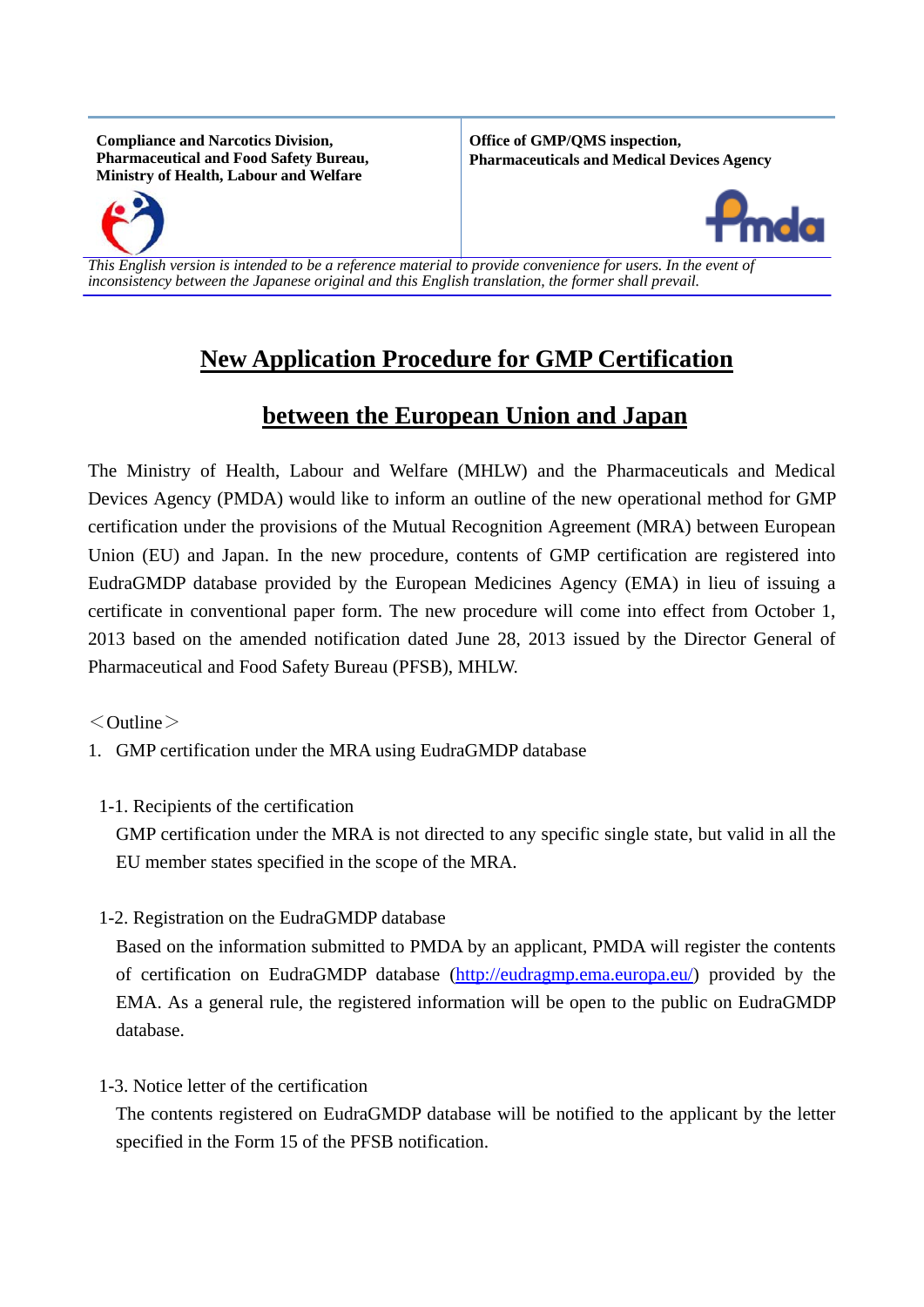## 2. Guide on filling items regarding the contents of certification

2-1. " DUNS Number" in "Part 1"

DUNS number is a business entity identification number assigned by Dun & Bradstreet, Inc. If a manufacturing site has the number, the applicant can voluntarily enter it.

2-2. "Manufacturing Operations" in "Part 2"

This section is required as essential information for the EU member states in the original input form defined by the EMA. The items that describe manufacturing operations in the form set out by the EMA are slightly different from those in Japan. Adequate items are to be selected from its predefined options prepared in EudraGMDP database by the applicant based on the operations actually ongoing in its own manufacturing site. Due to different terminology of manufacturing operations in Japan and the EU, MHLW bears no responsibility for the selection.

2-3. Information of a confidential nature

In regard to registration on EudraGMDP database, some manufacturers may keep their information as confidential to public users other than regulatory agency users on EudraGMDP database. In addition, even when the information is set to be open, the following information will be kept as confidential automatically.

- i) The description of "Products" field in "Any restrictions or clarifying remarks related to the scope of this certificate" section
- ii) Name, TEL/FAX number of the director of the division of MHLW in signatory section

However, the information above will be open to regulatory agency users of EudraGMDP database.

2-4. Validity period of the certification

The certification is valid for 3 years since the date of the last inspection described in the registered information on EudraGMDP database. When the certification is expired, the information registered on EudraGMDP database will be deleted.